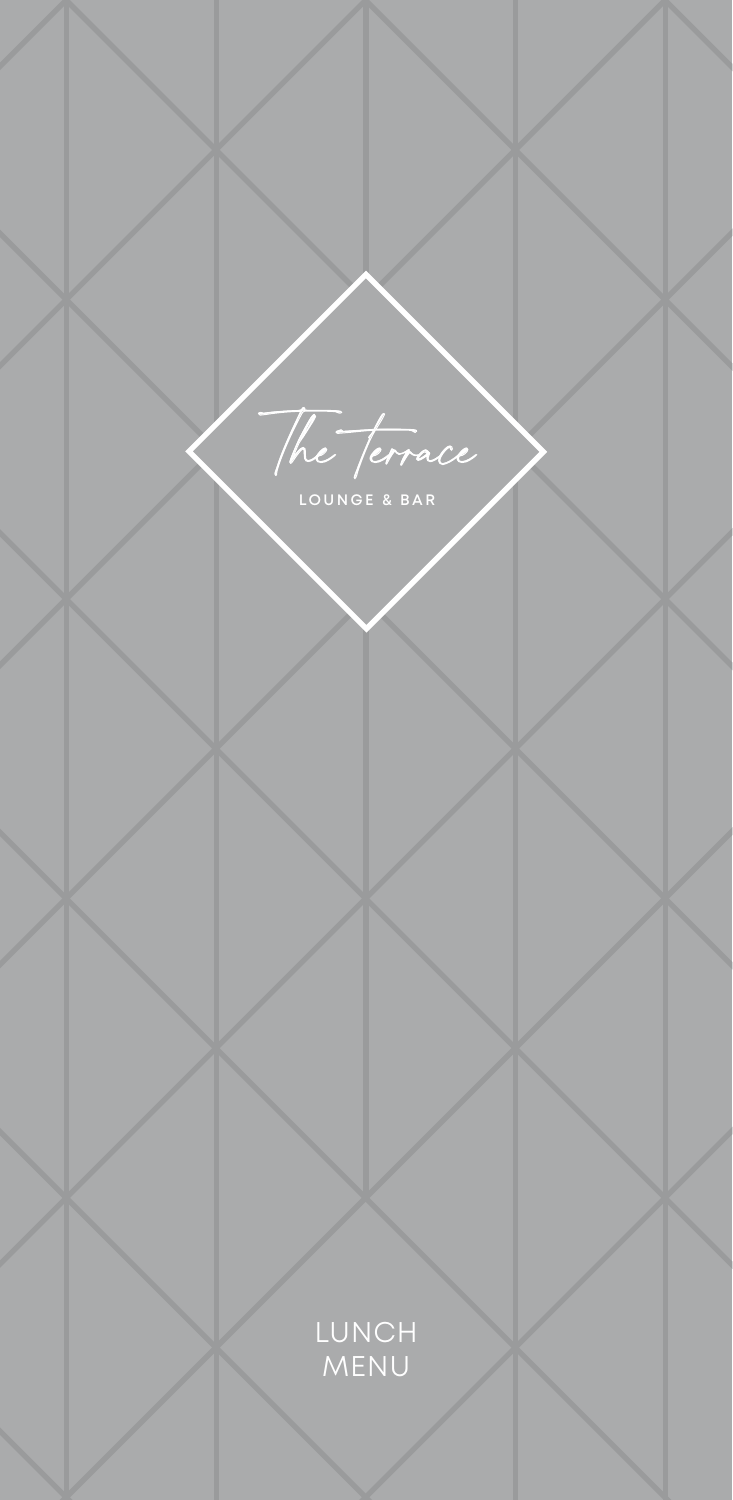Sandwiches

Freshly prepared, all served on white, granary or gluten free bread, with coleslaw, mixed salad leaves & potato crisps.

| <b>HONEY ROASTED HAM</b><br>West Country chutney relish          | 9.95  |
|------------------------------------------------------------------|-------|
| <b>ROAST BREAST OF TURKEY</b><br>Cranberry sauce                 | 9.95  |
| AWARD WINNING MATURE<br>CHEDDAR CHEESE (V)<br>Served with pickle | 9.95  |
| FREE RANGE EGG (V)<br>Mayonnaise & cress                         | 9.95  |
| ROASTED CHICKEN BREAST<br>Mayonnaise & salad leaves              | 11    |
| <b>ROASTED BEEF</b><br>Mustard or horseradish                    | 11    |
| <b>ATLANTIC PRAWNS</b><br>Marie Rose sauce                       | 11.50 |
| TRADITIONAL SMOKED SALMON<br>Lemon & dill dressing               | 11.75 |
| LOCAL HAND PICKED FRESH CORNISH CRAB<br>Lemon mayonnaise & mango | 13.95 |

Classic clubs

Served with coleslaw, mixed salad leaves & thin fries.

| <b>CLUB SANDWICH</b>                                     | 16.50 |
|----------------------------------------------------------|-------|
| Chicken, bacon, salad & free range egg                   |       |
| <b>STEAK CLUB</b>                                        | 17.50 |
| Grilled sirloin steak, caramelised red onion & mushrooms |       |
|                                                          |       |
| THE VEGETARIAN CLUB (V)                                  | 14.95 |
| Grilled halloumi, piquello pepper & avocado              |       |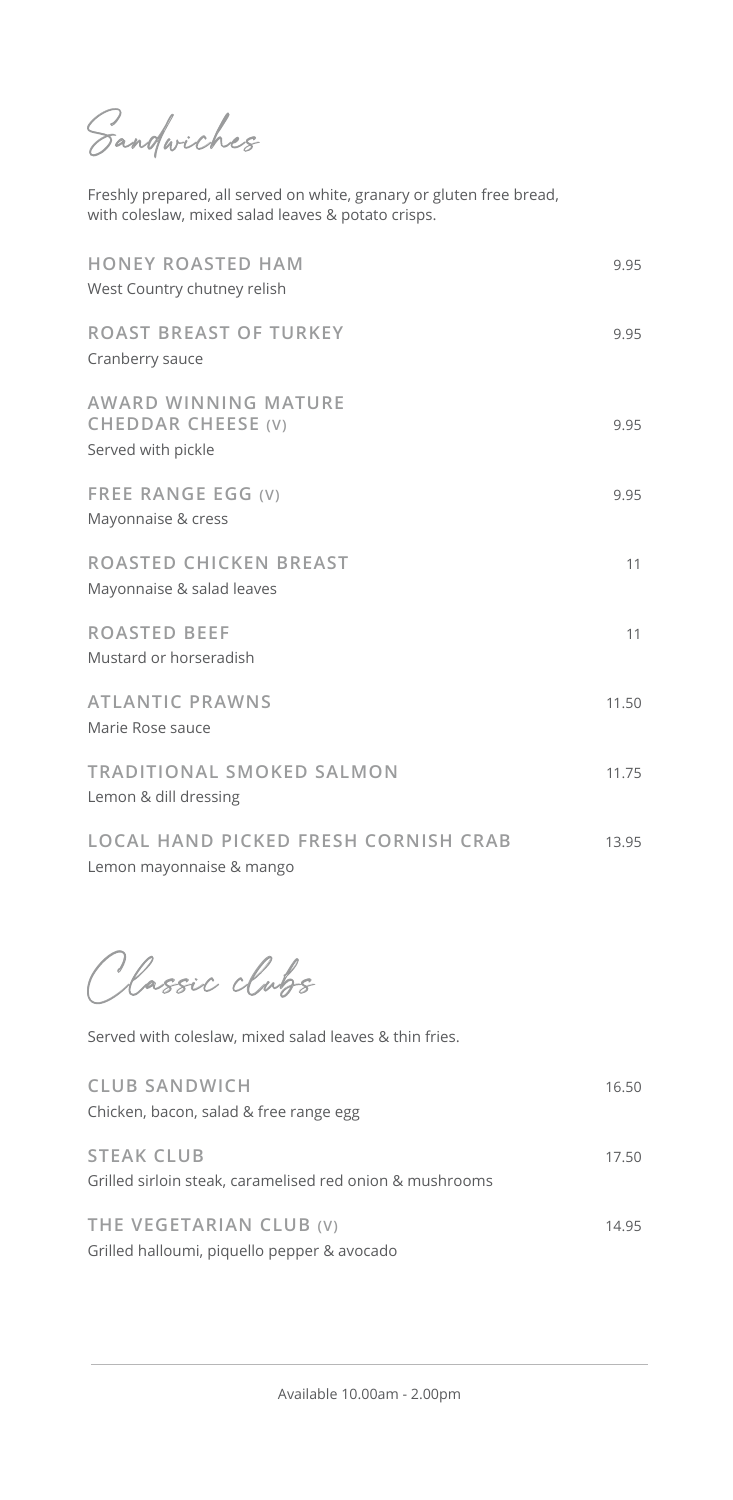| Lighter snacks                                                                                                                                                                       |                |
|--------------------------------------------------------------------------------------------------------------------------------------------------------------------------------------|----------------|
| FRESHLY PREPARED SOUP OF THE DAY<br>Made with local produce & served with Artisan bread                                                                                              | 9.50           |
| <b>CHICKEN LIVER PARFAIT</b><br>Hot toast, real ale chutney                                                                                                                          | 10.50          |
| <b>FRESHLY MADE OMELETTES</b><br>(made with free range hen-eggs)<br>Choose from:<br>Smoked salmon & prawn<br>Wild mushroom<br>Bacon & cheddar cheese                                 | 12.95          |
| <b>ARNOLD BENNETT OMELETTE</b><br>Smoked haddock & cheese                                                                                                                            | 13.95          |
| Carlyon classics<br><b>CARLYON MAC ' N' CHEESE</b><br>Topped with Panko Crumb & served with garlic bread<br>made with 3 local cheeses<br>or served with pancetta & sauteed mushrooms | 12.95<br>15.95 |
| <b>CAESAR SALAD</b><br>Sweet garlic, croutons, creamy garlic dressing, parmesan<br>as it comes (V)<br>or with chargrilled chicken                                                    | 12.95<br>17.95 |
| PRIME HOME GROUND 'BURGER'<br>Maple bacon, Cornish Gouda, pickles, mayo, salad, slaw, toasted bun<br>& thin fries                                                                    | 18.50          |
| <b>SRI LANKAN CURRY (VE)</b><br>Sweet potato, green bean, roasted lime cashews, pea basmati rice,<br>coconut tomato sambal                                                           | 17.50          |
| add chicken breast                                                                                                                                                                   | 22.50          |
| 10oz CHARGRILLED CARLYON RIB EYE STEAK<br>Served with mushrooms, vine tomatoes, thin fries & fried onion rings                                                                       | 33             |
| <b>CRISPY DUCK SALAD</b><br>Crisp, confit shredded duck leg, pomegranate, Yakiniki                                                                                                   | 17.50          |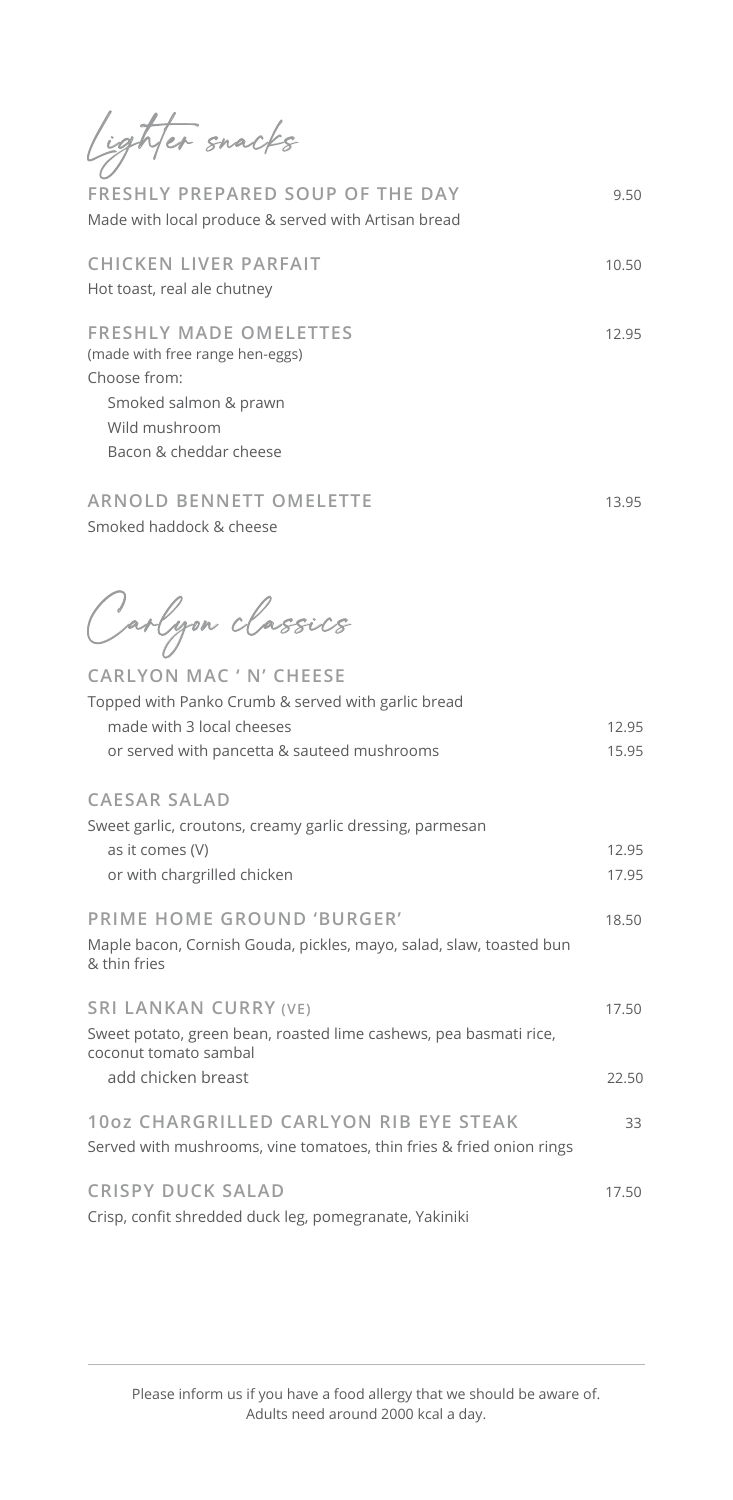Fresh from the sea

**FRESH MUSSELS** 16.50 Cooked in cider cream

| <b>LOCAL FISH &amp; CHIPS</b><br>Deep fried in beer batter, thin fries, tartare sauce, crushed peas  | 17.50 |
|------------------------------------------------------------------------------------------------------|-------|
| <b>GRILLED FISH OF THE DAY</b><br>With citrus butter, thin fries & a tossed salad                    | 17.50 |
| <b>DRESSED CORNISH CRAB</b><br>Handpicked & served in its shell with tossed salad, mayo & thin fries | 26    |
| SMOKED SALMON, CREVETTES,                                                                            |       |

**ATLANTIC PRAWNS & DILL SALAD** 19.95

Side dishes 5

**THIN FRIES DEEP FRIED ONION RINGS MARINATED OLIVES TOSSED SALAD CHEESE & GARLIC BREAD** 

Sweets

| <b>WEST COUNTRY ICE CREAMS</b>                                                                                 | 8.50  |
|----------------------------------------------------------------------------------------------------------------|-------|
| Selection of locally made ice creams                                                                           |       |
| PLEASE ASK FOR THE DAILY DESSERT OPTION                                                                        | 8.95  |
| <b>LEMON MOUSSE</b><br>Elderflower jelly, shortbread                                                           | 9.50  |
| <b>CHOCOLATE TORTE</b><br>Chocolate sauce, clotted cream                                                       | 9.50  |
| DAILY WEST COUNTRY CHEESE SELECTION<br>3 cheeses, served with chutney, West Country biscuits, grapes & walnuts | 11.50 |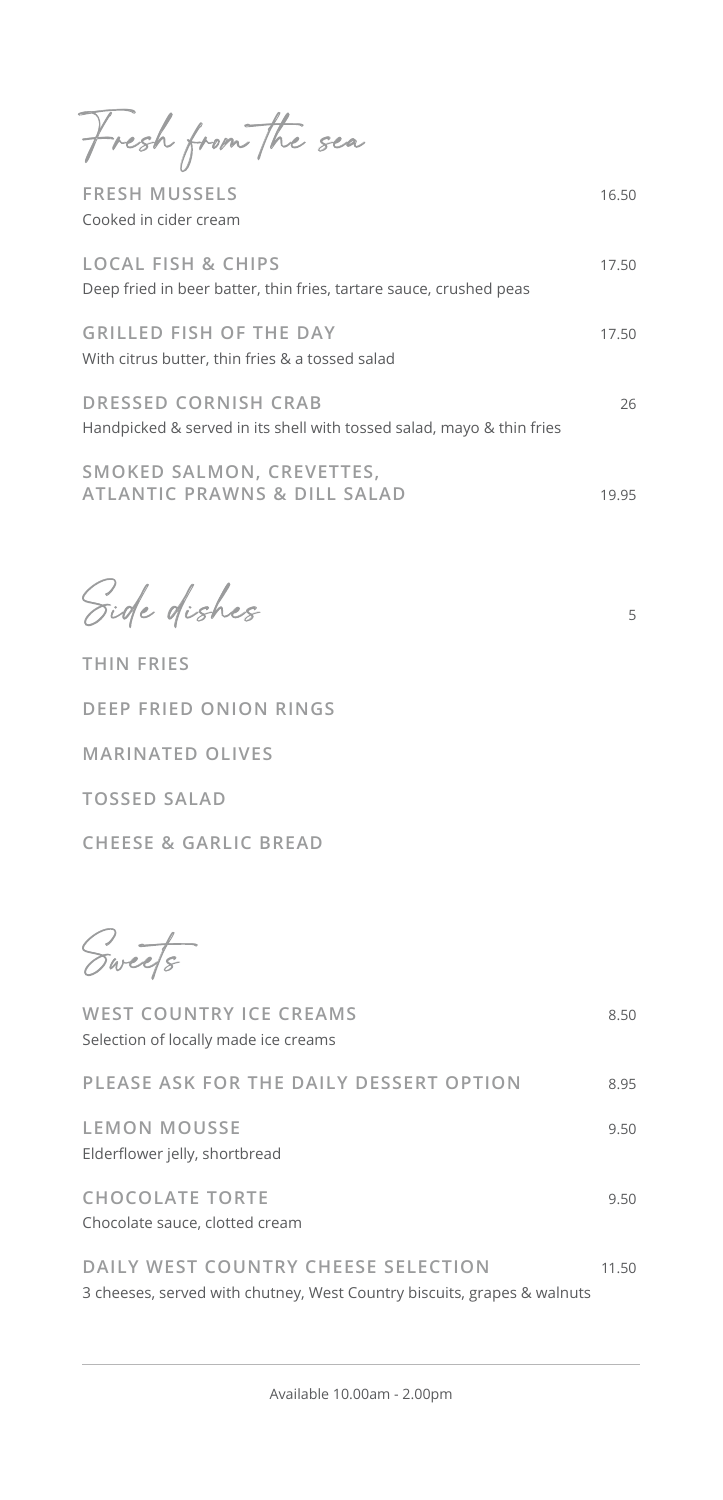Lounge bar smoothies

Made with a choice of either soya, skimmed or coconut milk.

| <b>MIXED BERRIES &amp; TOASTED OATS</b> |  |
|-----------------------------------------|--|
|-----------------------------------------|--|

| <b>AVOCADO &amp; KIWI</b> | 7.95 |  |
|---------------------------|------|--|

|  | BANANA, HONEY & PEANUT BUTTER | 7.95 |
|--|-------------------------------|------|
|  |                               |      |

Beverages

| A WIDE RANGE OF SPECIALITY TEAS & COFFEES                        |                           |  |  |
|------------------------------------------------------------------|---------------------------|--|--|
| Please choose from the following:                                |                           |  |  |
| <b>Speciality Teas</b>                                           | <b>Speciality Coffees</b> |  |  |
| Ceylon                                                           | Decaffeinated             |  |  |
| Earl Grey                                                        | Espresso                  |  |  |
| Decaffeinated                                                    | Cappuccino                |  |  |
| Lapsang Souchong                                                 | Latte                     |  |  |
| Green Tea                                                        | Other coffees available   |  |  |
| Cornish Tregothnan Tea                                           |                           |  |  |
| A wide selection of herbal & fruit infusions are also available. |                           |  |  |

## **HOT CHOCOLATE** 4.75

Served with whipped cream & marshmallows